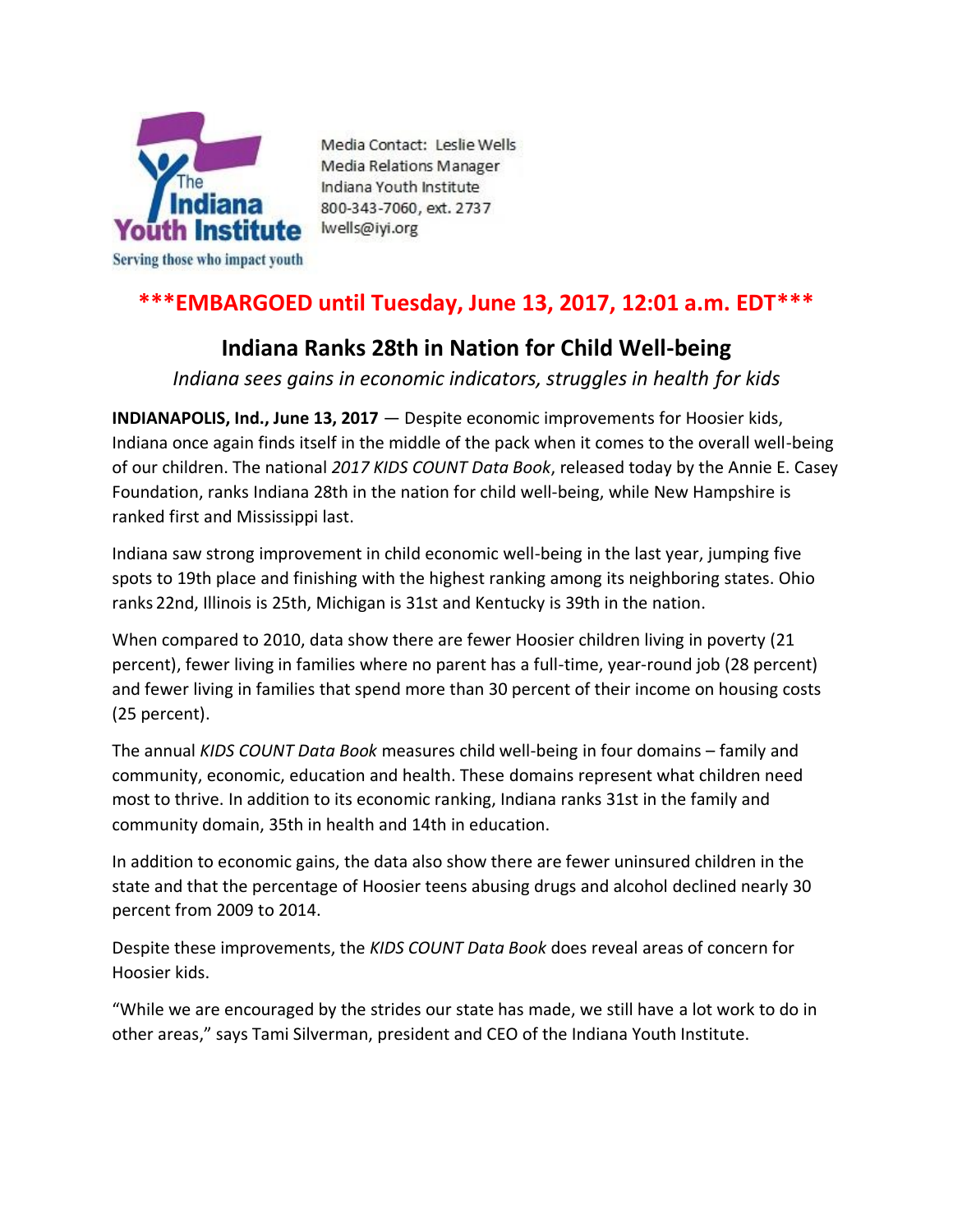Indiana continues to struggle with the percentage of children living in high-poverty areas. At 13 percent, this represents more than 200,000 children and an 18 percent increase compared to 2008-2012 data.

"Research shows that children living in high-poverty areas are at greater risk for adverse experiences and have fewer educational opportunities," Silverman said. "This combination of factors limits their chances to succeed in adulthood."

The state also saw a troubling 11 percent increase in the child and teen death rate from 2010 to 2015, ranking Indiana 37th in the nation. The Indiana State Department of Health Annual Mortality Reports indicate a consistent increase across several categories, including homicides and suicides. Accidental deaths declined during this same period.

Additionally, Indiana students appear to be struggling in some educational areas. Data show that 61 percent of Hoosier eighth-grade students are not proficient in math, and 60 percent of fourth graders are not proficient in reading. At the same time, the percentage of Indiana's 3 and 4-year-olds not attending school has remained fairly stagnant since 2009.

"We are not seeing the gains we would hope for when it comes to pre-K in Indiana," Silverman says. "Research shows that investments in high-quality pre-K programs produce academic, social-emotional and workforce development benefits. Children from lower-income families reap the biggest gains."

"Indiana's leaders must continue to focus on improving all aspects of our children's education, health, economic and family-and-community situations," Silverman added. "We must ensure we are meeting the needs of the whole child, and giving all Hoosier children the opportunity to reach their full potential, regardless of their circumstances. Our kids deserve to do more than survive; they deserve to thrive!"

#### ###

### **Release Information**

The *2017 KIDS COUNT Data Book®* will be available June 13 at 12:01 a.m. EDT at [www.aecf.org.](http://www.aecf.org/) Additional information is available at [www.aecf.org/databook,](http://www.aecf.org/databook) which also contains the most recent national, state and local data on hundreds of indicators of child well-being. Journalists interested in creating maps, graphs and rankings in stories about the *Data Book* can use the KIDS COUNT Data Center at [datacenter.kidscount.org.](http://datacenter.kidscount.org/)

### **About the Indiana Youth Institute**

The Indiana Youth Institute's mission is to promote the healthy development of Indiana children and youth by serving the people, institutions and communities that impact their wellbeing.